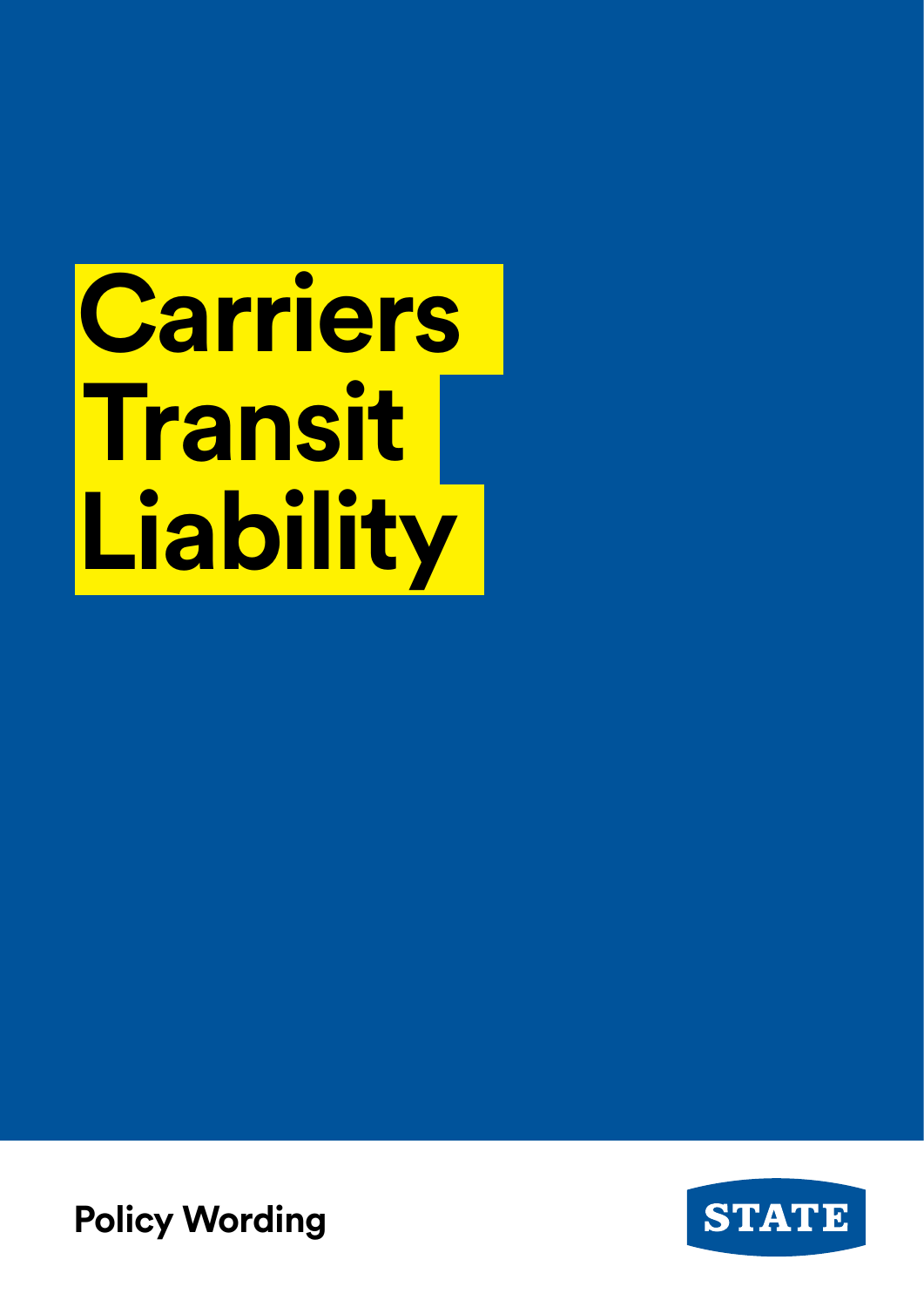## **Welcome to State**

Thank you for choosing State. You've made a great choice – we've been helping New Zealanders with their insurance needs for more than 100 years and are proud to be doing the same for you.

If you have any questions about your policy or think it doesn't provide the cover you need, please call us straight away – we'll be happy to help.

#### **[Introduction](#page-2-0) 1**

| 1. Insurance agreement     | 1 |
|----------------------------|---|
| 2. What this policy covers | 1 |
| 3. Automatic extensions    | 2 |
| 4. Optional extension      | 3 |
| 5. Basis of settlement     | 3 |
| 6. Exclusions              | 3 |
| 7. Claims conditions       | 5 |
| 8. General conditions      | 7 |
| 9. Definitions             | 8 |
|                            |   |

**[Pro Forma claim/initial notice of loss](#page-11-0) 10**

#### п **IMPORTANT**

#### **This document is your Carriers Transit Liability policy wording.**

Please make sure you read it carefully, as it contains important information you should know, including what your insurance covers – and what it doesn't.



If you have a question, need help or want to make an insurance claim, just call us on **0800 80 24 24** or visit **state.co.nz**.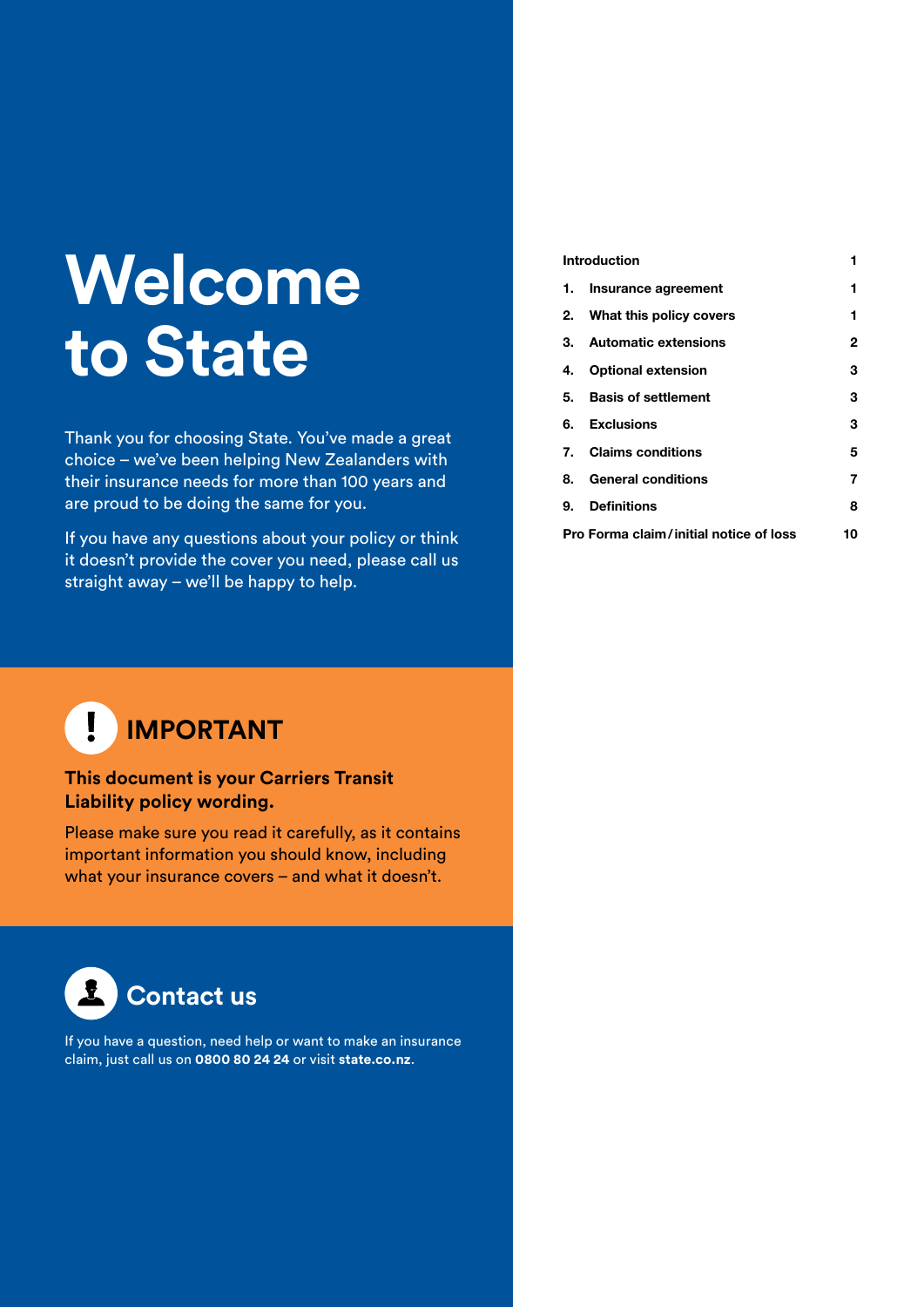## <span id="page-2-0"></span>**Carriers Transit Liability**

Insurance policy



## **Introduction**

| About this policy    | This Carrier's Transit Liability Policy consists of:                                                                                                                                                                                                                                                    |
|----------------------|---------------------------------------------------------------------------------------------------------------------------------------------------------------------------------------------------------------------------------------------------------------------------------------------------------|
|                      | this policy document, and<br>(a)                                                                                                                                                                                                                                                                        |
|                      | the schedule, and<br>(b)                                                                                                                                                                                                                                                                                |
|                      | any endorsements that have been applied.<br>(c)                                                                                                                                                                                                                                                         |
| Duty of disclosure   | The insured has a legal duty of disclosure when they apply for insurance. This means the insured<br>or anyone acting on the insured's behalf must tell us everything they know (or could be reasonably<br>expected to know) that a prudent insurer would want to take into account in deciding whether: |
|                      | (a) to accept or decline the insurance, and/or                                                                                                                                                                                                                                                          |
|                      | (b) the cost or terms of the insurance, including the excess.                                                                                                                                                                                                                                           |
|                      | The insured also has this duty every time their insurance renews and when they make any changes<br>to it.                                                                                                                                                                                               |
|                      | If the insured or anyone acting on the insured's behalf breaches this duty, we may treat this policy<br>as being of no effect and to have never existed. Please ask us if you are not sure whether you need<br>to tell us about something.                                                              |
| <b>Defined words</b> | If a word is shown in <b>bold</b> , it has a specific meaning. There is a list of these words and what they<br>mean in 'Section 9 - Definitions'.                                                                                                                                                       |
| <b>Examples</b>      | We have used examples and comments to make parts of this policy document easier to understand.<br>These examples and comments, which appear in <i>italics</i> , do not affect or limit the meaning of the<br>section they refer to.                                                                     |
| <b>Headings</b>      | The headings in this policy document are for reference only and do not form part of it. They must not<br>be used when interpreting the policy document.                                                                                                                                                 |

### 1. Insurance agreement

**1.1 Our agreement** The **insured** agrees to pay **us** the premium and comply with this policy. In exchange, and in reliance on the information provided in the **application**, **we** agree to provide cover to the **insured** as set out in this policy.

## 2. What this policy covers

|  | 2.1 Carriage of goods liability |  |  |  |
|--|---------------------------------|--|--|--|
|--|---------------------------------|--|--|--|

#### **2.1 Carriage of goods liability A. Carrier's liability**

**We** will cover the **insured** for **liability** for **accidental loss** to **goods** that the **insured** contracts to carry in connection with the **business**, provided that the **loss** happens during the **period of insurance** while the **goods** are:

- 1. in transit anywhere in New Zealand (including any loading and unloading), or
- 2. temporarily housed (either on or off the carrying conveyance) in the normal course of transit, but not at any store, warehouse or holding pen owned or occupied by, or under the control of, the **insured**, unless solely for the purpose of an "incidental service" as defined by the **CCLA**.

#### **B. Subcontractor's and actual carrier's liability**

**We** will cover the **insured** for **liability** to pay for **accidental loss** to **goods** carried by a subcontractor or **actual carrier** on the **insured's** behalf provided that the **loss** happens during the **period of insurance** and the subcontractor's or **actual carrier's** conditions of contract are no more extensive than that of the **insured**.

This extension does not insure the subcontractor's or **actual carrier's liability**.

**2.2 Defence costs We** will also cover the **insured** for all reasonable and necessary legal costs and legal expenses incurred with **our** prior written consent to defend any legal action covered by this policy.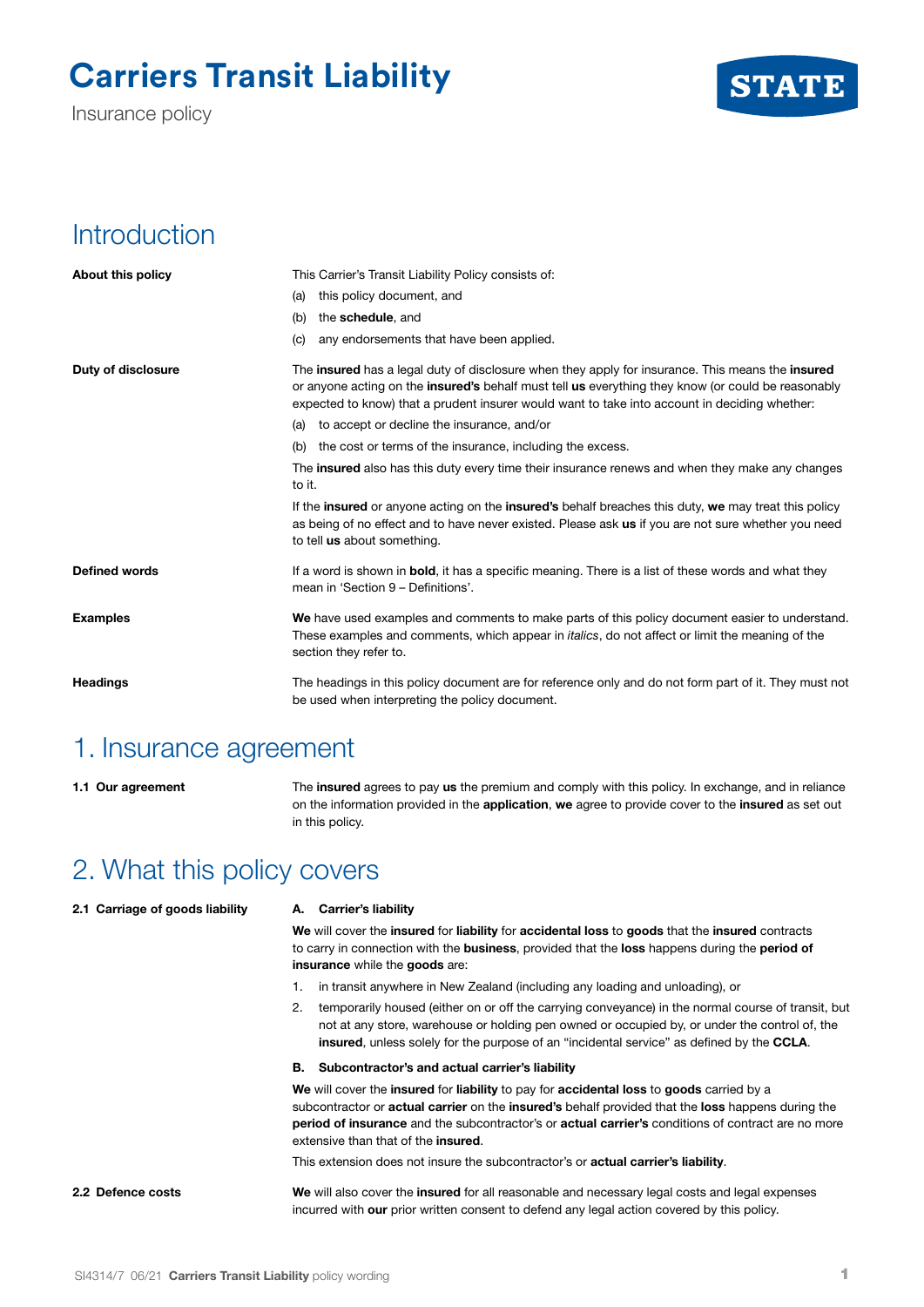## <span id="page-3-0"></span>3. Automatic extensions

Subject to the terms of 'Section 2: What this policy covers' and all the other terms of this policy, the following extensions are included automatically. Some extensions have a specified sub-limit and excess and these will apply unless specifically stated otherwise in the **schedule**. Unless specifically stated otherwise, all sub-limits are included in and are not in addition to the **sum insured**.

| 3.1 Saving or attempting to<br>save life or property in peril |      | If the insured chooses to waive the defence available to it under Section 260(d) of the CCLA which<br>provides a defence to liability in certain circumstances, where that liability would otherwise have<br>been covered under 2.1 'Carriage of goods liability', we will cover the insured for that liability.<br>Exclusion 6.4 'Contractual Liability' does not apply to this extension. |
|---------------------------------------------------------------|------|---------------------------------------------------------------------------------------------------------------------------------------------------------------------------------------------------------------------------------------------------------------------------------------------------------------------------------------------------------------------------------------------|
| 3.2 Removal of debris                                         |      | If the insured incurs liability covered under this policy, we will also cover the costs reasonably and<br>necessarily incurred to:                                                                                                                                                                                                                                                          |
|                                                               |      | (a) recover, reload or trans-ship the goods to the nearest place of safety, and                                                                                                                                                                                                                                                                                                             |
|                                                               |      | (b) clean up and remove debris.                                                                                                                                                                                                                                                                                                                                                             |
|                                                               |      | This extension will also extend to cover such costs where the goods are carried by or on behalf of<br>the insured under owner's risk, declared value risk and declared terms contracts provided that,<br>the insured would have been liable and a claim covered under this policy if the contract had been a<br>Limited Carrier's Liability contract.                                       |
|                                                               |      | No cover is available under this extension until all other cover available to the insured under any<br>other policy or policies has been exhausted.                                                                                                                                                                                                                                         |
|                                                               |      | The most we will pay under this extension for any event is \$50,000.                                                                                                                                                                                                                                                                                                                        |
| 3.3 Consequential loss                                        |      | We will cover the insured for liability for consequential loss incurred by the owner of the goods,<br>arising out of loss for which a claim is payable under 2.1 'Carriage of goods liability'.                                                                                                                                                                                             |
|                                                               |      | The most we will pay under this extension for any event is \$50,000.                                                                                                                                                                                                                                                                                                                        |
|                                                               |      | Exclusion 6.3 'Consequential loss' does not apply to this extension.                                                                                                                                                                                                                                                                                                                        |
| 3.4 Invalidation                                              |      | We will cover the insured for liability, despite the existence of circumstances excluded by one or<br>more of the following exclusions:                                                                                                                                                                                                                                                     |
|                                                               |      | 1. Exclusion 6.1 – Alcohol, Drugs, and Other Intoxicating Substances,                                                                                                                                                                                                                                                                                                                       |
|                                                               |      | 2. Exclusion 6.6 – Excessive Loads,                                                                                                                                                                                                                                                                                                                                                         |
|                                                               |      | 3. Exclusion 6.11 – Intentional or Reckless Acts,                                                                                                                                                                                                                                                                                                                                           |
|                                                               |      | 4. Exclusion 6.18 – Unlicensed Drivers,                                                                                                                                                                                                                                                                                                                                                     |
|                                                               |      | 5. Exclusion 6.19 – Unsafe Vehicles,                                                                                                                                                                                                                                                                                                                                                        |
|                                                               |      | 6. Exclusions 6.21 – Work Time Rules,                                                                                                                                                                                                                                                                                                                                                       |
|                                                               |      | provided that:                                                                                                                                                                                                                                                                                                                                                                              |
|                                                               | (a)  | the driving, acts or omissions in the excluded circumstances was without the knowledge of the<br>insured, and                                                                                                                                                                                                                                                                               |
|                                                               |      | (b) the insured has not waived any right of recovery against the driver or person responsible, and                                                                                                                                                                                                                                                                                          |
|                                                               | (C)  | the insured co-operates fully with us and the police in pursuit of reparation from the driver or<br>person responsible.                                                                                                                                                                                                                                                                     |
|                                                               |      | The liability of the driver or the person responsible for the loss is not insured under this extension.                                                                                                                                                                                                                                                                                     |
|                                                               |      | For the purposes of this extension only, the knowledge of the <b>insured</b> is deemed to include the<br>knowledge of:                                                                                                                                                                                                                                                                      |
|                                                               | (i)  | any person employed by the insured with the authority of the insured to control the conduct of<br>the driver or person responsible, or                                                                                                                                                                                                                                                      |
|                                                               | (ii) | the driver or person responsible, if the driver or person is of such senior position within the<br>business of the <b>insured</b> that his/her knowledge is by law deemed to be the knowledge of<br>the insured.                                                                                                                                                                            |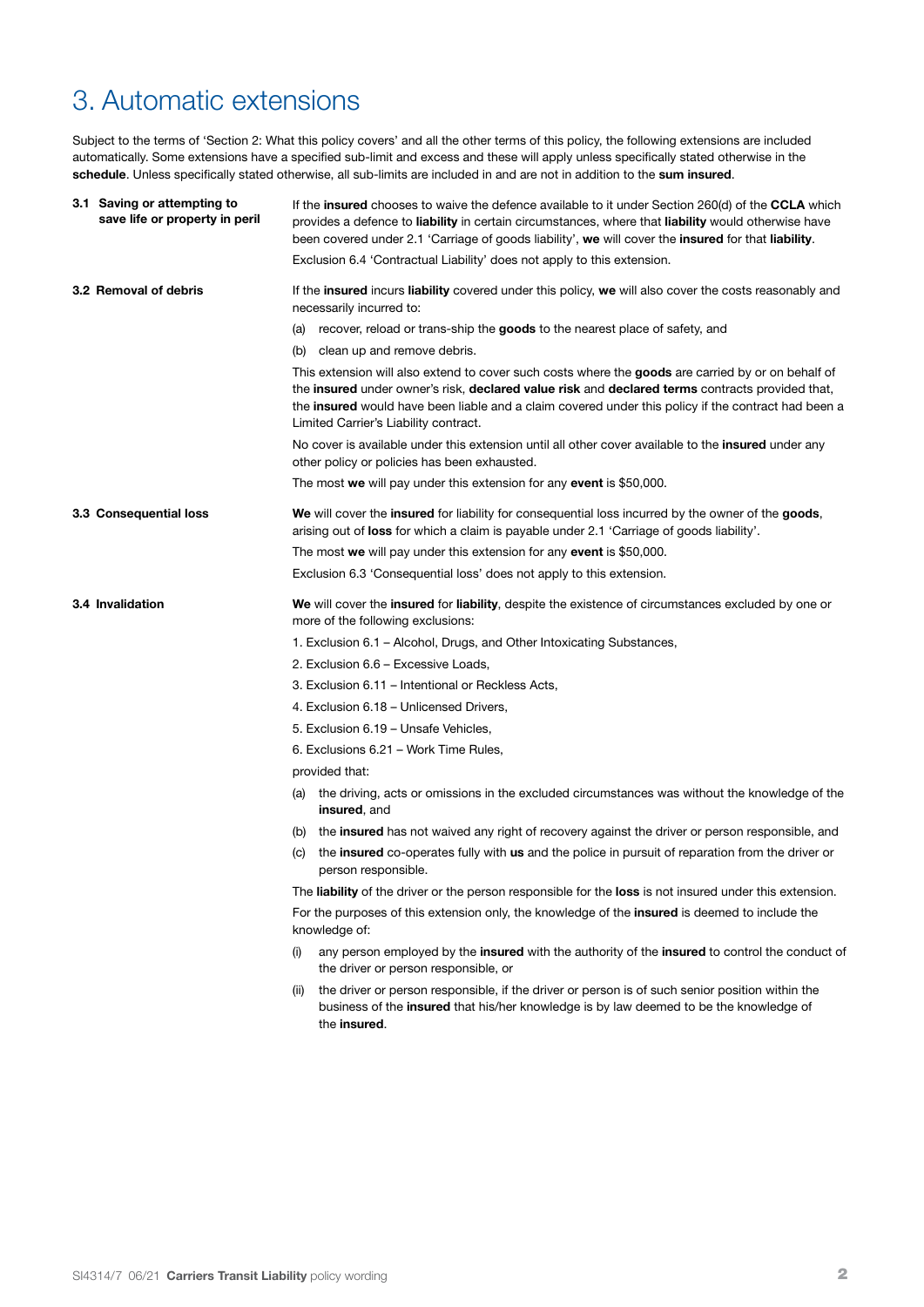## <span id="page-4-0"></span>4. Optional extension

Subject to the terms of Section 2 'What this policy covers', and all other terms of this policy, the following extension is optional and only applies where it is specified in the **schedule**.

Unless specifically stated otherwise, all sub-limits are included in and are not in addition to the **sum insured**.

- **4.1 Declared value risk or declared terms**
- **We** will cover the **insured** for liability in the same manner as provided in 2.1 'Carriage of goods liability' when the **insured** has contracted to carry the **goods** pursuant to a **declared value risk** or on **declared terms** provided that before carrying **goods** under any such contract the **insured** has:
- (a) provided to **us** details of the **declared value risk** or the **declared terms**, and
- (b) paid any additional premium **we** may require.

The most that **we** will pay under this Optional Extension is the amount shown in the **schedule**.

## 5. Basis of settlement

| 5.1 Maximum amount payable                              | <b>Carriage of goods liability</b>                                                                                                                                                                                                                                                                                                                                          |
|---------------------------------------------------------|-----------------------------------------------------------------------------------------------------------------------------------------------------------------------------------------------------------------------------------------------------------------------------------------------------------------------------------------------------------------------------|
|                                                         | The most we will pay under 2.1 'Carriage of goods liability' in total for any event is the sum insured.                                                                                                                                                                                                                                                                     |
|                                                         | Defence costs                                                                                                                                                                                                                                                                                                                                                               |
|                                                         | In addition to the cover provided under 2.1 'Carriage of goods liability', the most we will pay under<br>2.2 'Defence costs' for any event is \$1,000,000.                                                                                                                                                                                                                  |
| 5.2 Excess                                              | For each event, the excess shown in the schedule will be deducted from the amount of the<br>insured's claim.                                                                                                                                                                                                                                                                |
| 6. Exclusions                                           |                                                                                                                                                                                                                                                                                                                                                                             |
| 6.1 Alcohol, drugs and other<br>intoxicating substances | This policy does not cover any loss or liability when the vehicle is being used by any person,<br>including the insured, who:                                                                                                                                                                                                                                               |
|                                                         | has a proportion of alcohol in their breath or blood that exceeds the legal limit, or<br>(a)                                                                                                                                                                                                                                                                                |
|                                                         | is under the influence of any other intoxicating substance or drug, or<br>(b)                                                                                                                                                                                                                                                                                               |
|                                                         | fails or refuses to supply a breath or blood sample as required by law, or<br>(C)                                                                                                                                                                                                                                                                                           |
|                                                         | fails or refuses to stop, or remain at the scene, following an accident (as required by law).<br>(d)                                                                                                                                                                                                                                                                        |
|                                                         | This exclusion does not apply to any loss or liability arising from theft or illegal conversion of the<br>vehicle.                                                                                                                                                                                                                                                          |
| 6.2 Confiscation                                        | This policy does not cover any loss or liability in connection with confiscation, nationalisation,<br>requisition or destruction of, or damage to property by order of government, public or local authority<br>(unless the order is given to control any immediate and imminent threat of loss provided that the<br>loss would be covered by this policy if it did occur). |
| 6.3 Consequential loss                                  | This policy does not cover any loss or liability for loss of market, or delay or consequential loss of<br>any kind.                                                                                                                                                                                                                                                         |
| 6.4 Contractual liability                               | This policy does not cover any loss or liability arising out of, or in connection with a contract entered<br>into by the <b>insured</b> , which provides a limit of liability which is greater than that specified in Section                                                                                                                                               |

**6.5 Electrical or mechanical malfunction liability** This policy does not cover any **loss** or liability caused solely by the electrical or mechanical malfunction of the **goods** that the **insured** has contracted to carry.

**6.6 Excessive loads** This policy does not cover any **loss** or liability in connection with:

- (a) loading or operating a vehicle contrary to the manufacturer's recommended specifications, or
- (b) loading or operating a vehicle contrary to the law, or its ancillary plant or machinery being operated contrary to the law.

**6.7 Fines and penalties** This policy does not cover any liability for:

259 of the **CCLA**.

- (a) any fine or penalty imposed, whether under contract or statute, or
- (b) punitive, aggravated, liquidated, or exemplary damages.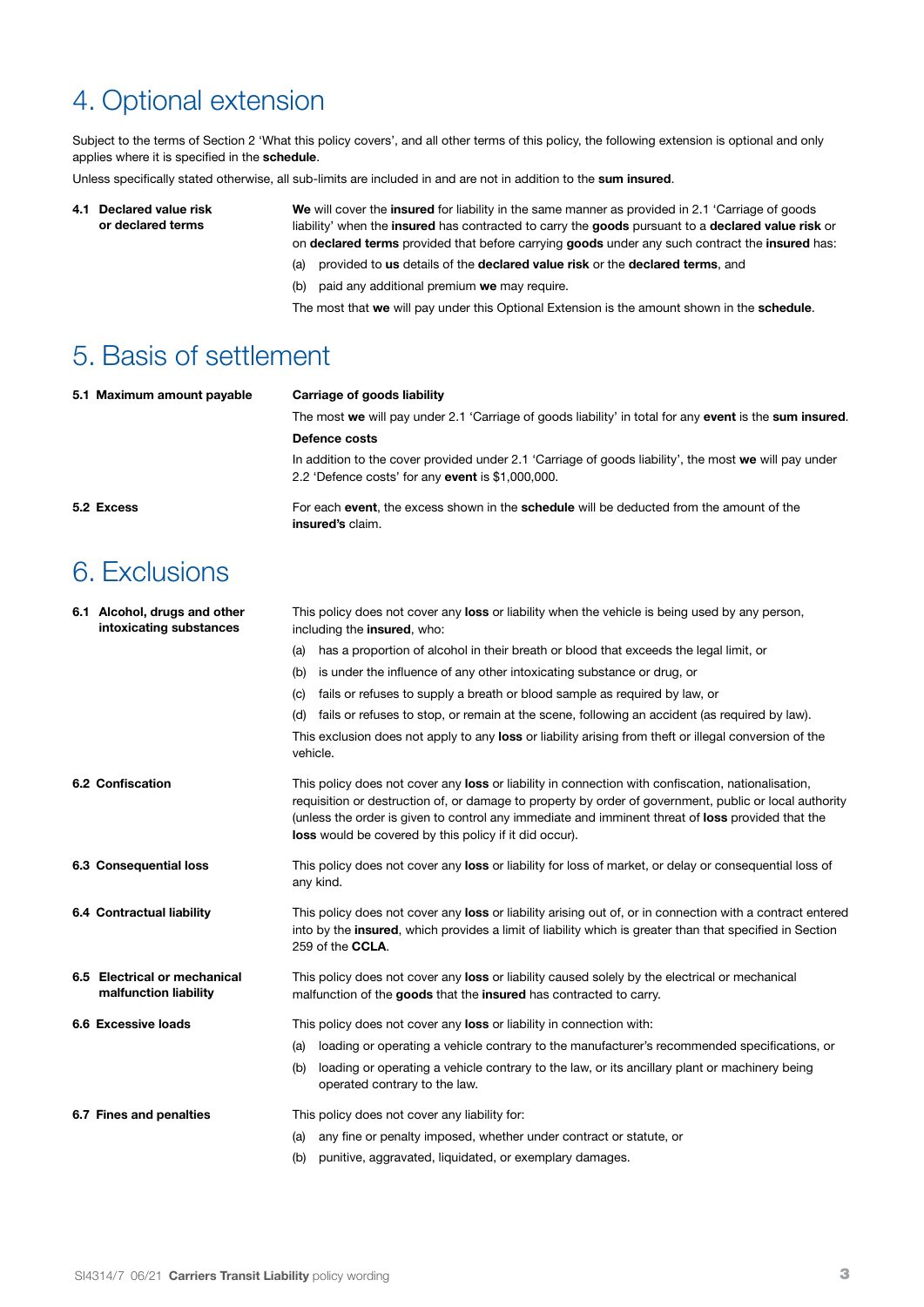| 6.8 Goods in storage                     | This policy does not cover any loss or liability for goods while the goods are in any store, holding<br>yard, pen or the like which is owned or occupied by the insured or under the insured's control, unless<br>such storage or holding is solely for the purpose of an "incidental service" as defined by the CCLA.                                                                                                                                                                                                                                                                                |  |  |
|------------------------------------------|-------------------------------------------------------------------------------------------------------------------------------------------------------------------------------------------------------------------------------------------------------------------------------------------------------------------------------------------------------------------------------------------------------------------------------------------------------------------------------------------------------------------------------------------------------------------------------------------------------|--|--|
| 6.9 Gradual damage                       | This policy does not cover any loss or liability for damage arising out of or in connection with<br>corrosion, rust, rot, mould, mildew, fungi, or deterioration due to lack of use, aesthetic defects,<br>atmospheric conditions, the action of light or any other gradually operating cause or gradual<br>deterioration.                                                                                                                                                                                                                                                                            |  |  |
| 6.10 Incorrect statement<br>or omissions | This policy does not cover any loss or liability incurred or increased by an incorrect statement in<br>or omission from the insured's consignment note, bill of lading or other document evidencing the<br>contract of carriage.                                                                                                                                                                                                                                                                                                                                                                      |  |  |
| 6.11 Intentional or reckless acts        | This policy does not cover any loss or liability arising from or in connection with any intentional or<br>reckless act or omission.                                                                                                                                                                                                                                                                                                                                                                                                                                                                   |  |  |
| 6.12 Nuclear                             | This policy does not cover any <b>loss</b> or liability in connection with:                                                                                                                                                                                                                                                                                                                                                                                                                                                                                                                           |  |  |
|                                          | ionising radiation or contamination by radioactivity from:<br>(a)                                                                                                                                                                                                                                                                                                                                                                                                                                                                                                                                     |  |  |
|                                          | (i)<br>any nuclear fuel, or                                                                                                                                                                                                                                                                                                                                                                                                                                                                                                                                                                           |  |  |
|                                          | (ii)<br>any nuclear waste from the combustion or fission of nuclear fuel.                                                                                                                                                                                                                                                                                                                                                                                                                                                                                                                             |  |  |
|                                          | nuclear weapons material.<br>(b)                                                                                                                                                                                                                                                                                                                                                                                                                                                                                                                                                                      |  |  |
| 6.13 Sanctions                           | We will not be deemed to provide cover and we shall not be liable to pay any claim or provide<br>any benefit under this policy to the extent that the provision of such cover, payment of such claim<br>or provision of such benefit would expose us to any sanction, prohibition or restriction under any<br>United Nations resolution or the trade or economic sanctions, laws or regulations of New Zealand,<br>Australia, the European Union, the United Kingdom or the United States of America or any other<br>sanction, prohibition or restriction with which we are obligated to comply with. |  |  |
| 6.14 Seepage and pollution               | This policy does not cover any loss or liability caused by or in connection with any seepage,<br>pollution or contamination.                                                                                                                                                                                                                                                                                                                                                                                                                                                                          |  |  |
| 6.15 Ship navigation or operation        | This policy does not cover any loss or liability arising out of or in connection with the management,<br>operation or navigation of any ship or aircraft in which the insured has an interest as owner, charterer,<br>lessor, lessee or financier or in which the insured otherwise has a legal or equitable interest.                                                                                                                                                                                                                                                                                |  |  |
| 6.16 Terrorism                           | This policy does not cover any loss, liability, prosecution or expense of any type in connection with<br>an act of terrorism, including in connection with controlling, preventing, suppressing, retaliating<br>against, or responding to an act of terrorism.                                                                                                                                                                                                                                                                                                                                        |  |  |
| 6.17 Types of goods not covered          | This policy does not cover any liability for <b>loss</b> to:                                                                                                                                                                                                                                                                                                                                                                                                                                                                                                                                          |  |  |
|                                          | jewellery, gold and silver articles, precious stones, bullion, cash, banknotes, deeds, bonds, bills<br>(a)<br>of exchange and other documents representing money,                                                                                                                                                                                                                                                                                                                                                                                                                                     |  |  |
|                                          | aircraft of any kind including helicopters,<br>(b)                                                                                                                                                                                                                                                                                                                                                                                                                                                                                                                                                    |  |  |
|                                          | accessories in or on any aircraft or helicopter,<br>(C)                                                                                                                                                                                                                                                                                                                                                                                                                                                                                                                                               |  |  |
|                                          | household goods and personal effects carried for the purpose of household removal, unless<br>(d)<br>the insured did not know, and could not reasonably have known, that household or personal                                                                                                                                                                                                                                                                                                                                                                                                         |  |  |
|                                          | effects were being, or were to be, carried,                                                                                                                                                                                                                                                                                                                                                                                                                                                                                                                                                           |  |  |
|                                          | office furniture carried for the purpose of office removal, unless the <b>insured</b> did not know, and<br>(e)<br>could not reasonably have known, that office furniture was being, or was to be carried,                                                                                                                                                                                                                                                                                                                                                                                             |  |  |
|                                          | tobacco or tobacco products.<br>(f)                                                                                                                                                                                                                                                                                                                                                                                                                                                                                                                                                                   |  |  |
| 6.18 Unlicensed drivers                  | This policy does not cover any loss or liability when any vehicle is being used by a person who:                                                                                                                                                                                                                                                                                                                                                                                                                                                                                                      |  |  |
|                                          | does not hold a driver's licence appropriate for the class or operation of the vehicle (or the<br>(a)<br>vehicle's components), unless the:                                                                                                                                                                                                                                                                                                                                                                                                                                                           |  |  |
|                                          | (i)<br>driver has held, (and is not disqualified from holding or obtaining) and actually obtains,<br>such a licence without a further driving test, or                                                                                                                                                                                                                                                                                                                                                                                                                                                |  |  |
|                                          | vehicle is being used for the purpose of teaching a learner to drive, and all the<br>(ii)<br>requirements of the law are being complied with, or                                                                                                                                                                                                                                                                                                                                                                                                                                                      |  |  |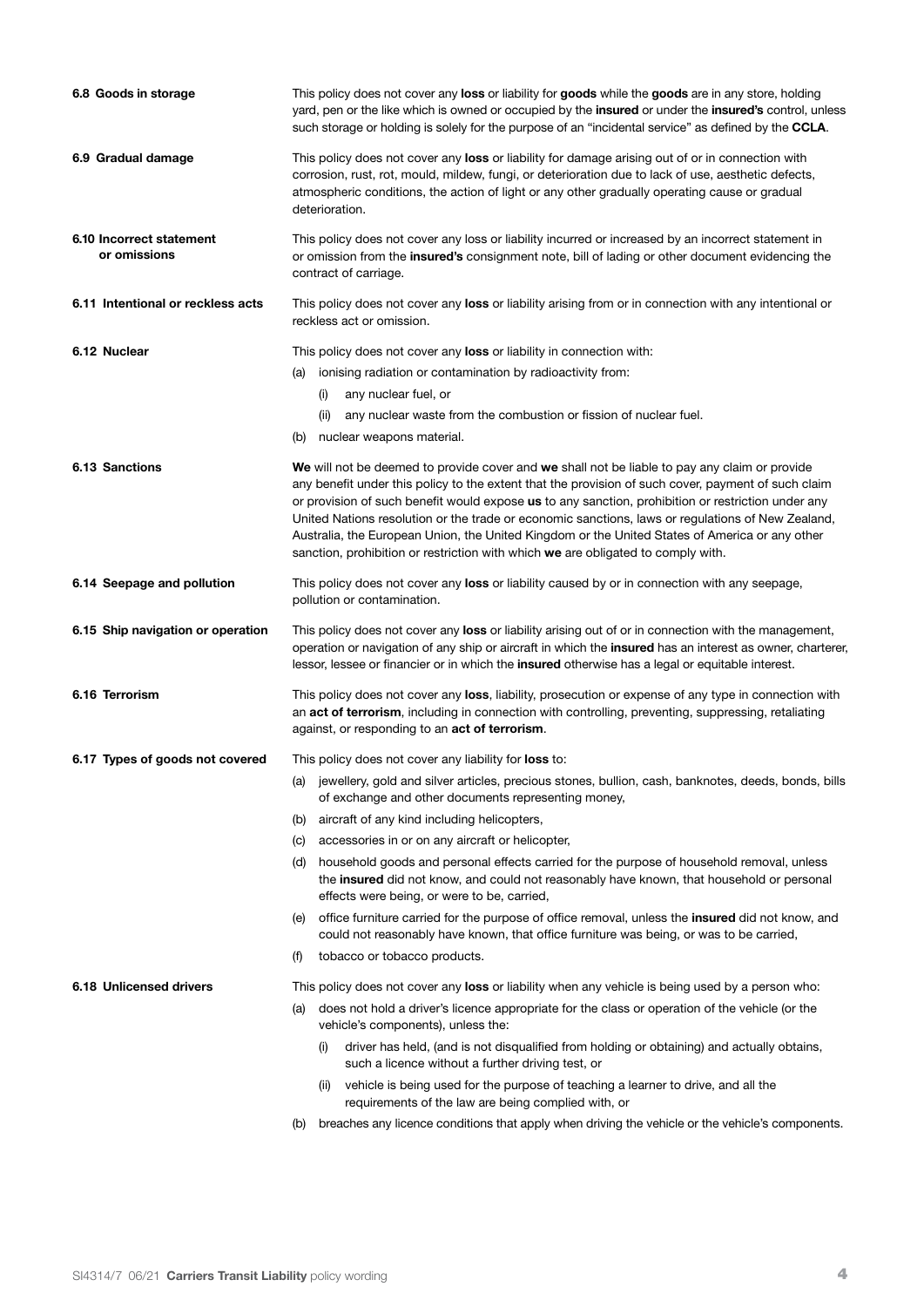<span id="page-6-0"></span>

| 6.19 Unsafe vehicles | This policy does not cover any <b>loss</b> or liability if the vehicle is being used in an unsafe condition.<br>This includes any condition:                                                                                                                                                                                                                                                                                                      |
|----------------------|---------------------------------------------------------------------------------------------------------------------------------------------------------------------------------------------------------------------------------------------------------------------------------------------------------------------------------------------------------------------------------------------------------------------------------------------------|
|                      | which is contrary to any recommendation by the manufacturer of the vehicle, or<br>(a)                                                                                                                                                                                                                                                                                                                                                             |
|                      | as a result of which the vehicle is not fit to deal with any peril likely to be encountered during the<br>(b)<br>course of its operation, when the <b>insured</b> , or any driver was (or should have been) aware of that<br>condition.                                                                                                                                                                                                           |
|                      | This exclusion does not apply to any loss or liability arising from theft or illegal conversion of<br>the vehicle.                                                                                                                                                                                                                                                                                                                                |
| 6.20 War             | This policy does not cover any loss or liability in connection with any of the following, including<br>controlling, preventing or suppressing any of the following: war, invasion, act of foreign enemy,<br>hostilities or warlike operations (whether war is declared or not), civil war, mutiny, rebellion,<br>revolution, civil commotion assuming the proportions of or amounting to an uprising, insurrection,<br>military or usurped power. |
| 6.21 Work time rules | This policy does not cover any loss or liability in connection with a vehicle being used in breach of<br>any enactment or regulations relating to work time or logbook rules.<br>This exclusion does not apply to any loss or liability arising from theft or illegal conversion of<br>the vehicle.                                                                                                                                               |
|                      |                                                                                                                                                                                                                                                                                                                                                                                                                                                   |

## 7. Claims conditions

#### **The insured's obligations**

| 7.1 Advise us                  | If the insured becomes aware of any event that is likely to give rise to a claim under this policy<br>regardless of the anticipated quantum, they must contact us immediately.                                                                   |
|--------------------------------|--------------------------------------------------------------------------------------------------------------------------------------------------------------------------------------------------------------------------------------------------|
| 7.2 Be honest                  | If the insured's claim is dishonest or fraudulent in any way, we may:                                                                                                                                                                            |
|                                | decline the claim either in whole or in part, or<br>(a)                                                                                                                                                                                          |
|                                | declare this policy or all policies the <b>insured</b> has with <b>us</b> to be unenforceable from the date of<br>(b)<br>the dishonest or fraudulent act.                                                                                        |
|                                | This is at our sole discretion.                                                                                                                                                                                                                  |
| 7.3 Co-operation               | The insured must, at its own cost, provide all information and reasonable assistance to us to<br>determine cover under this policy and to enable us to investigate, defend or settle a claim.                                                    |
| 7.4 Do not admit liability     | The <b>insured</b> must not:                                                                                                                                                                                                                     |
|                                | admit liability, or<br>(a)                                                                                                                                                                                                                       |
|                                | do or say anything that may prejudice our ability to defend the claim against the insured or take<br>(b)<br>recovery action in the insured's name.                                                                                               |
| 7.5 Do not dispose of property | The <b>insured</b> must not dispose of any property involved in the claim until we have given permission<br>to do this.                                                                                                                          |
| 7.6 Minimise the loss          | The insured must take all reasonable steps to minimise the claim and avoid any further loss or<br>liability arising.                                                                                                                             |
|                                | The insured must send a completed pro forma claim/initial notice of loss to any actual carrier who<br>may be responsible under the CCLA for the loss, or may have been in possession of the goods<br>within 10 days of notification of the loss. |
| 7.7 Notify the Police          | The <b>insured</b> must immediately notify the Police if they suspect criminal activity has occurred.                                                                                                                                            |
| 7.8 Obtain our agreement       | The insured must obtain our agreement in writing before:                                                                                                                                                                                         |
|                                | incurring any expenses in connection with any claim under this policy, or<br>(a)                                                                                                                                                                 |
|                                | negotiating, paying, settling or denying any claim against them, or<br>(b)                                                                                                                                                                       |
|                                | doing anything that may prejudice our rights of recovery.<br>(C)                                                                                                                                                                                 |
| 7.9 Other insurance            | The insured must notify us as soon as they know of any other insurance policy that covers them for<br>any of the risks covered under this policy.                                                                                                |
|                                | This policy does not cover the <b>insured's</b> liability or loss at all if the liability or loss is insured to any<br>extent under any other insurance policy. We will not contribute towards any claim under any other<br>insurance policy.    |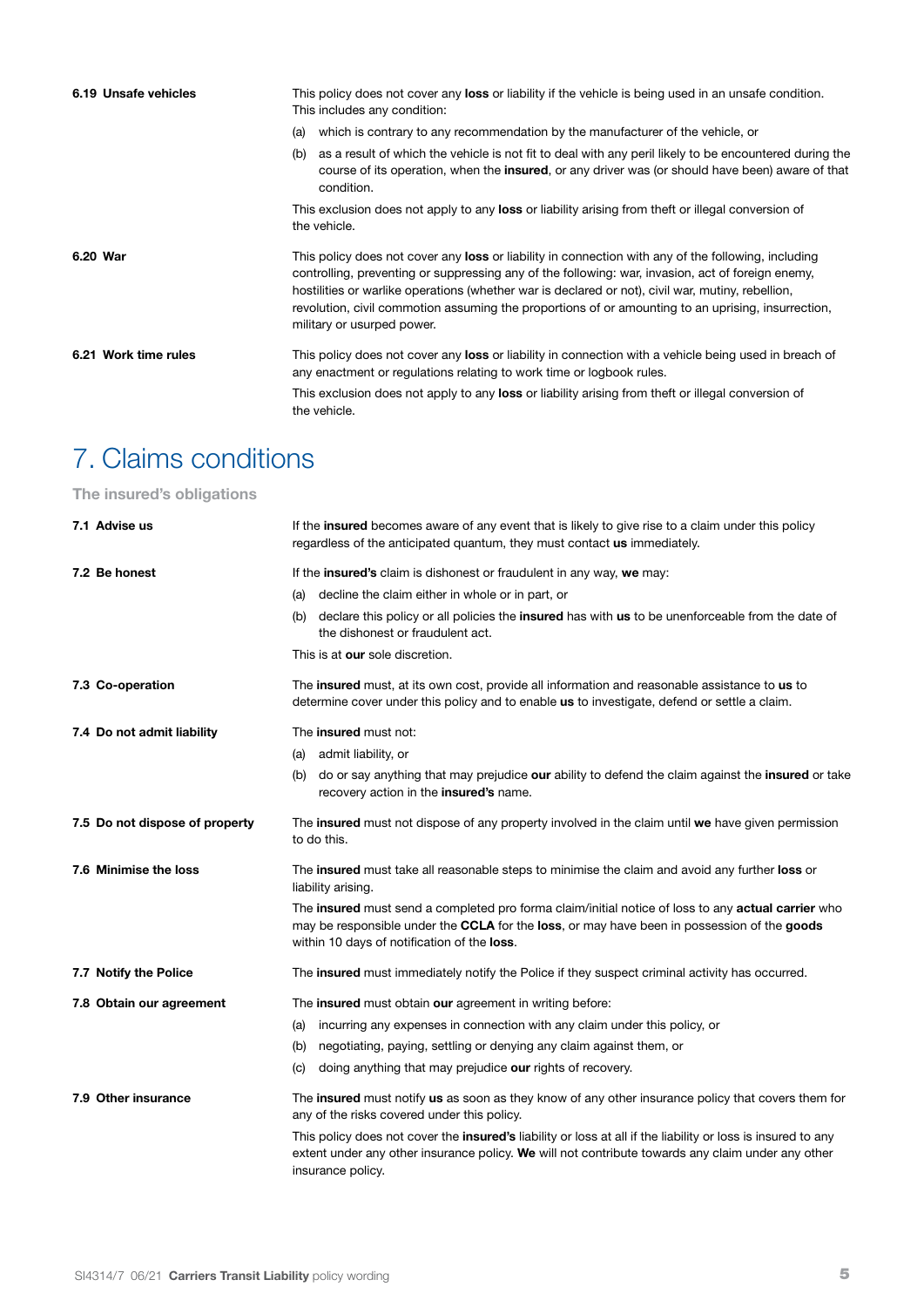| 7.10 Provide full information    | When making a claim, the <b>insured</b> consents to any personal information in connection with the<br>claim being:                                                                                                                                                                                                                             |  |  |
|----------------------------------|-------------------------------------------------------------------------------------------------------------------------------------------------------------------------------------------------------------------------------------------------------------------------------------------------------------------------------------------------|--|--|
|                                  | disclosed to us, and<br>(a)                                                                                                                                                                                                                                                                                                                     |  |  |
|                                  | (b) transferred to the Insurance Claims Register Limited.                                                                                                                                                                                                                                                                                       |  |  |
|                                  | The insured must:                                                                                                                                                                                                                                                                                                                               |  |  |
|                                  | give us free access to examine and assess the claim, and<br>(i)                                                                                                                                                                                                                                                                                 |  |  |
|                                  | send any relevant correspondence or documents to us, and<br>(ii)                                                                                                                                                                                                                                                                                |  |  |
|                                  | complete a claim form and/or statutory declaration to confirm the claim if we request it, and<br>(iii)                                                                                                                                                                                                                                          |  |  |
|                                  | provide any other information, proof of ownership or assistance that we may require at any time.<br>(iv)                                                                                                                                                                                                                                        |  |  |
| 7.11 Waiver of legal privilege   | The lawyers we instruct to act on behalf of the insured in relation to any claim against the insured,<br>are at liberty to disclose to us any information they received in that capacity, including information<br>they received from the <b>insured</b> . The <b>insured</b> authorises the lawyer to disclose this information to <b>us</b> . |  |  |
| How we manage a claim            |                                                                                                                                                                                                                                                                                                                                                 |  |  |
| 7.12 Allocation of defence costs | If a claim is only partly covered by this policy, we will attempt to ensure fair and proper allocation of<br>the defence costs for covered and uninsured portions.                                                                                                                                                                              |  |  |
|                                  | If we and the insured are unable to agree upon the allocation of the defence costs then<br>that allocation will be decided by a lawyer that we and the insured agree to instruct, whose<br>determination will be binding. The cost of the lawyer's determination is to be taken as part of the<br>defence costs covered under this policy.      |  |  |
|                                  | If we and the insured cannot agree on a lawyer, then a lawyer will be appointed by the President of<br>the New Zealand Law Society.                                                                                                                                                                                                             |  |  |
| 7.13 Defence of a claim          | We have the sole right (which will be a condition precedent to the insured's right to be covered) to:                                                                                                                                                                                                                                           |  |  |
|                                  | act in the insured's name and on the insured's behalf to defend, negotiate or settle a claim as<br>(a)<br>we see fit,                                                                                                                                                                                                                           |  |  |
|                                  | appoint our own lawyers to defend or legally represent the insured and the lawyers will report<br>(b)<br>directly to <b>us</b> .                                                                                                                                                                                                                |  |  |
| 7.14 Discharge of a claim        | We may elect at any time to pay the insured:                                                                                                                                                                                                                                                                                                    |  |  |
|                                  | the maximum amount payable under this policy in relation to a claim, or<br>(a)                                                                                                                                                                                                                                                                  |  |  |
|                                  | any lesser sum that the claim against the <b>insured</b> can be settled for.<br>(b)                                                                                                                                                                                                                                                             |  |  |
|                                  | Once we have paid this (including any defence costs already incurred up to the date of the election),<br><b>our</b> responsibility to the <b>insured</b> under this policy for that claim is met in full.                                                                                                                                       |  |  |
| 7.15 Subrogation                 | We may assume the <b>insured's</b> legal right of recovery. The proceeds of any recovery will be applied<br>first to the costs of effecting the recovery, then to us for amounts paid for a claim. Any remaining<br>balance will be paid to the insured for uncovered loss and then the insured's excess.                                       |  |  |
|                                  | We will not exercise any rights of recovery against any employee unless the claim has been brought<br>about or contributed to by the dishonest, fraudulent, criminal or malicious act or omission of the                                                                                                                                        |  |  |

employee. The **insured** must fully co-operate with any recovery process.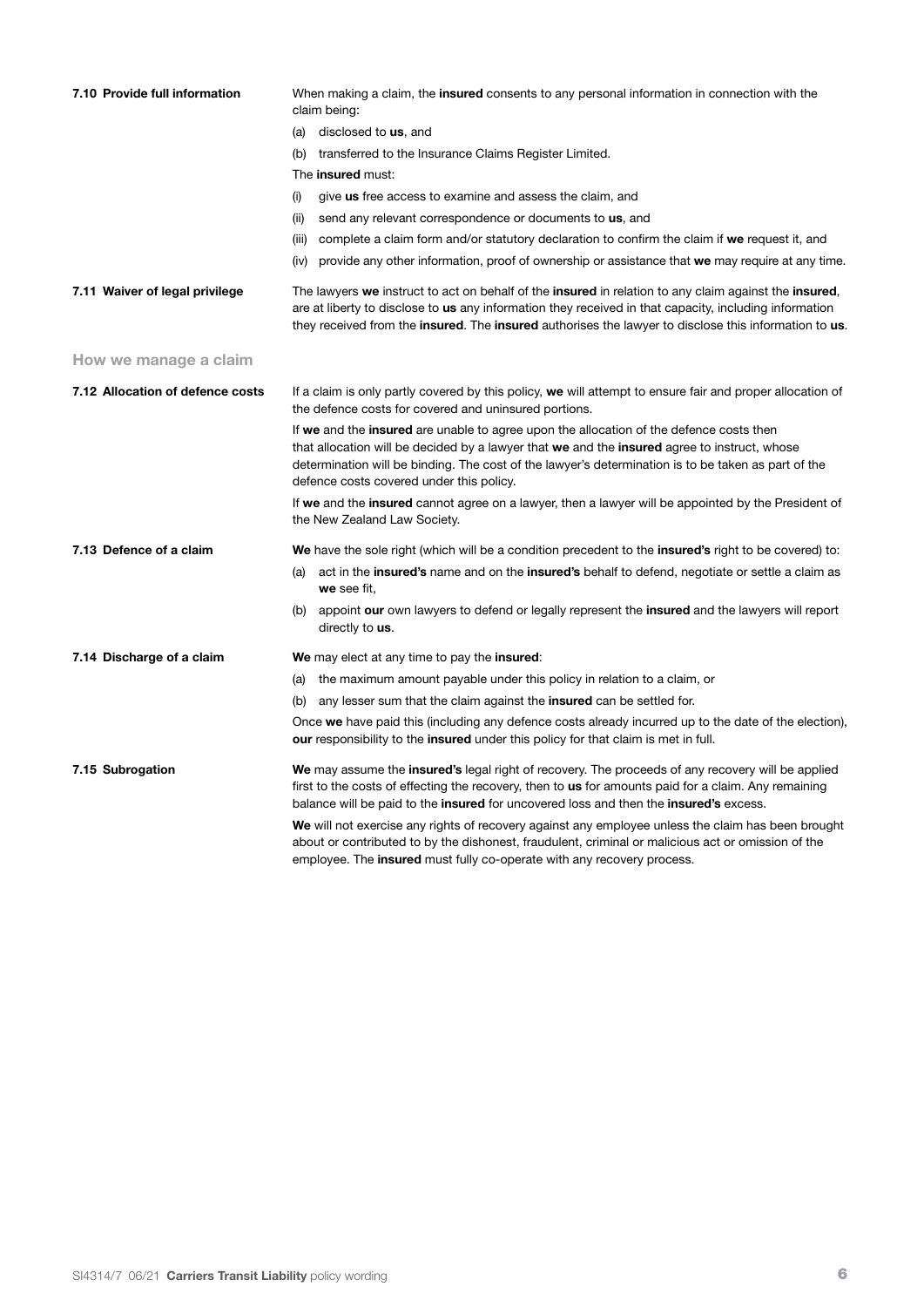## <span id="page-8-0"></span>8. General conditions

**How we administer this policy**

| 8.1 Assignment                 | The insured may not assign this policy or any interest under this policy without our prior written<br>consent.                                                                                                                                                                                                                            |
|--------------------------------|-------------------------------------------------------------------------------------------------------------------------------------------------------------------------------------------------------------------------------------------------------------------------------------------------------------------------------------------|
| 8.2 Cancellation               | By the insured                                                                                                                                                                                                                                                                                                                            |
|                                | The insured may cancel this policy at any time by notifying us. If they do, we will refund any<br>premium that is due to the insured based on the unused portion of the <b>period of insurance</b> .                                                                                                                                      |
|                                | The insured must pay any outstanding premium due for the expired portion of the period of<br>insurance.                                                                                                                                                                                                                                   |
|                                | By us                                                                                                                                                                                                                                                                                                                                     |
|                                | We may cancel this policy by giving the insured notice in writing or by electronic means, at the<br>insured's last known address. The policy will be cancelled from 4pm on the 30th day after the date<br>of the notice. We will refund any premium that is due to the insured based on the unused portion of<br>the period of insurance. |
| 8.3 Change of terms            | We may change the terms of this policy (including the excess) by giving the insured notice in writing<br>or by electronic means, at the insured's last known address. Unless otherwise specified in the<br>notice the change in terms will take effect from 4pm on the 30th day after the date of the notice.                             |
| 8.4 Currency                   | Any amounts shown in this policy or in the <b>schedule</b> are in New Zealand dollars, unless otherwise<br>specified in the schedule.                                                                                                                                                                                                     |
| 8.5 Disputes about this policy | The law of New Zealand applies to disputes about this policy and the New Zealand Courts have<br>exclusive jurisdiction.                                                                                                                                                                                                                   |
| 8.6 Goods and services tax     | All amounts in this policy include GST.                                                                                                                                                                                                                                                                                                   |
| 8.7 Legislation changes        | Any reference to any Act of Parliament or subordinate rules referred to in this policy includes any<br>amendments made or substitutions to that law.                                                                                                                                                                                      |
| 8.8 Premium payment options    | The insured may choose either an annual or a monthly renewable contract.                                                                                                                                                                                                                                                                  |
|                                | If the insured has elected a monthly renewable contract, then:                                                                                                                                                                                                                                                                            |
|                                | the insured must pay by direct debit using the Direct Debit Authority we require, and<br>(a)                                                                                                                                                                                                                                              |
|                                | the policy is for the initial period of insurance stated in the schedule, and<br>(b)                                                                                                                                                                                                                                                      |
|                                | the policy will be renewed for further monthly periods of insurance upon receipt of the renewal<br>(C)<br>premium due under the Direct Debit Authority, and                                                                                                                                                                               |
|                                | the policy terms, including the premium, will be reviewed on the anniversary date stated in the<br>(d)<br>schedule.                                                                                                                                                                                                                       |
| The insured's obligations      |                                                                                                                                                                                                                                                                                                                                           |
| 8.9 Change in circumstances    | The insured must tell us immediately if there is a material:                                                                                                                                                                                                                                                                              |
|                                | increase in the risk insured, or<br>(a)                                                                                                                                                                                                                                                                                                   |
|                                | alteration of the risk insured.<br>(b)                                                                                                                                                                                                                                                                                                    |
|                                | Once the insured has told us of the change, we may then cancel or alter the premium and/or the<br>terms of this policy.                                                                                                                                                                                                                   |
|                                | If the insured fails to notify us about a change in the risk insured, we may:                                                                                                                                                                                                                                                             |
|                                | declare this policy unenforceable, and/or<br>(a)                                                                                                                                                                                                                                                                                          |
|                                | decline any subsequent claim either in whole or in part.<br>(b)                                                                                                                                                                                                                                                                           |
|                                | These actions will be taken from the date the insured knew, or ought to have known, of the increase<br>or alteration in the risk insured. For avoidance of any doubt, information is 'material' where we would<br>have made different decisions about either:                                                                             |
|                                | accepting your insurance, or<br>(i)                                                                                                                                                                                                                                                                                                       |
|                                | setting the terms of your insurance,<br>(ii)                                                                                                                                                                                                                                                                                              |
|                                | if we had known that information. If in any doubt, notify us anyway.                                                                                                                                                                                                                                                                      |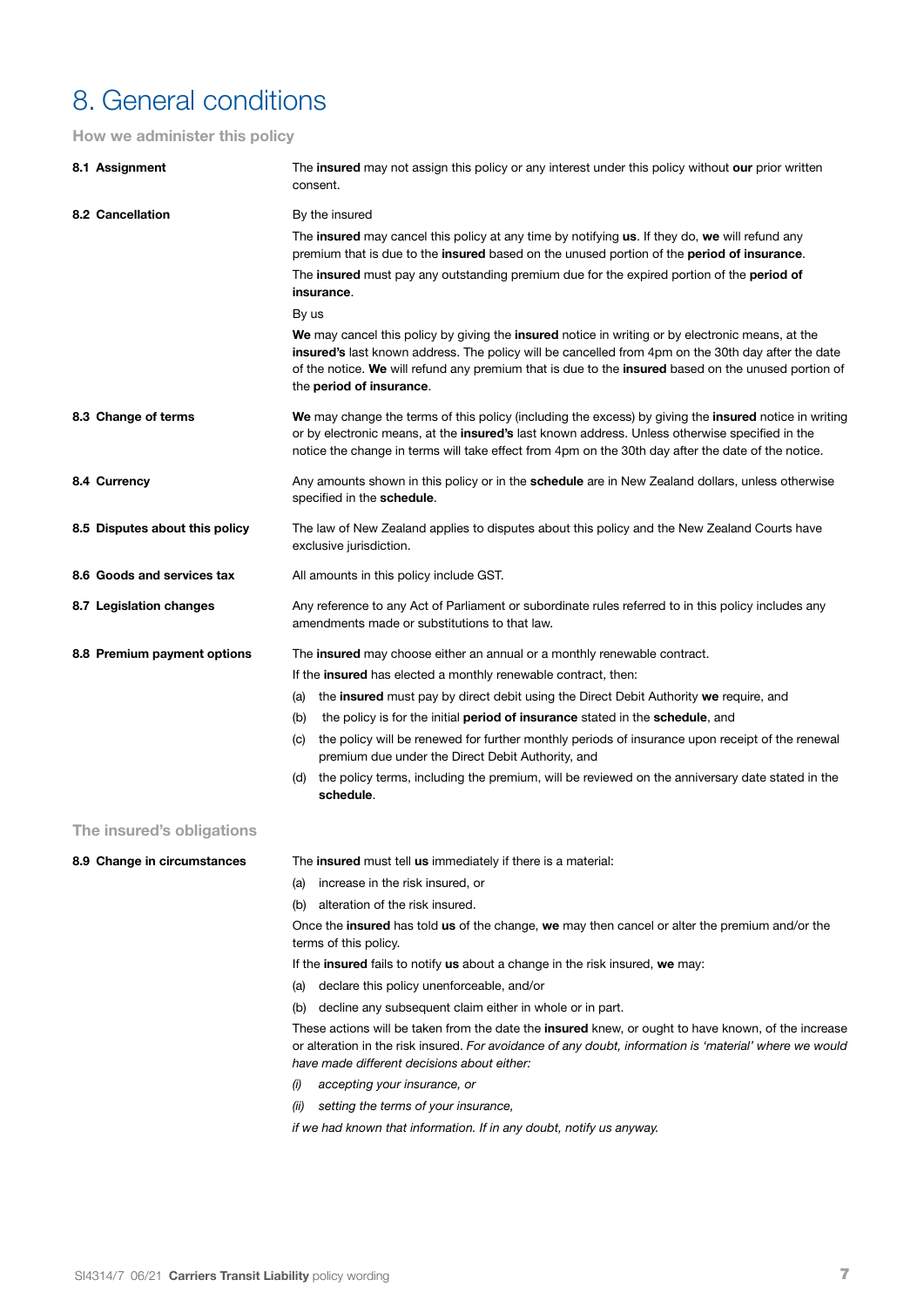<span id="page-9-0"></span>**8.10 Comply with the policy** The **insured** (and any other person or entity **we** cover) must comply with the conditions of this policy at all times. If: (a) the **insured**, or (b) any other person or entity covered under this policy, or (c) anyone acting on the **insured's** behalf, breaches any of the terms and/or conditions of this policy, **we** may: (i) decline the claim either in whole or in part, and/or (ii) declare either this policy or all insurance the **insured** has with **us** to be of no effect and to no longer exist. **8.11 True statements and answers** True statements and answers must be given, whether by the **insured** or any other person, when: (a) applying for this insurance, and/or (b) notifying **us** regarding any change in circumstances, and/or (c) making any claim under this policy, and communicating with **us** or providing any further information regarding the claim. **8.12 Reasonable care** The **insured** must take reasonable care at all times to avoid circumstances that could result in a claim, including in particular but without limitation: (a) complying with any customer's instruction to obtain a signature upon delivery of their **goods**, (b) ensuring that any carrying vehicle is suitable for the purpose for which it is, or will be, used; and where left unattended, removing the keys from and locking the carrying vehicle and where a

vehicle alarm or vehicle immobiliser is fitted, ensuring that this is activated.

## 9. Definitions

| accident            | Unexpected and unintended by the insured.                                                                                                                                                                                                                                                                                                                                                                                                                                                                                         |
|---------------------|-----------------------------------------------------------------------------------------------------------------------------------------------------------------------------------------------------------------------------------------------------------------------------------------------------------------------------------------------------------------------------------------------------------------------------------------------------------------------------------------------------------------------------------|
| act of terrorism    | Includes any unlawful act, or preparation in respect of action, or threat of action designed to<br>influence or coerce the government de jure or de facto of any nation or any political division thereof,<br>or in pursuit of political, religious, ideological, or similar purposes to intimidate the public or a section<br>of the public of any nation by any person or group(s) of persons whether acting alone or on behalf of<br>or in connection with any organisation(s) or government(s) de jure or de facto, and that: |
|                     | involves violence against one or more persons, or<br>(a)                                                                                                                                                                                                                                                                                                                                                                                                                                                                          |
|                     | (b) involves damage to property, or                                                                                                                                                                                                                                                                                                                                                                                                                                                                                               |
|                     | endangers life other than that of the person committing the action, or<br>(C)                                                                                                                                                                                                                                                                                                                                                                                                                                                     |
|                     | (d) creates a risk to health or safety of the public or a section of the public, or                                                                                                                                                                                                                                                                                                                                                                                                                                               |
|                     | is designed to interfere with or disrupt an electronic system.<br>(e)                                                                                                                                                                                                                                                                                                                                                                                                                                                             |
| actual carrier      | Has the meaning ascribed by Section 246 of the <b>CCLA</b> .                                                                                                                                                                                                                                                                                                                                                                                                                                                                      |
| application         | The information provided to us by the insured or on the insured's behalf when the insured<br>purchased this insurance or requested a quotation for this insurance from us. It also includes any<br>subsequent information the insured provides us with.                                                                                                                                                                                                                                                                           |
| business            | The business named in the schedule.                                                                                                                                                                                                                                                                                                                                                                                                                                                                                               |
| <b>CCLA</b>         | Contract and Commercial Law Act 2017.                                                                                                                                                                                                                                                                                                                                                                                                                                                                                             |
| declared terms      | Has the same meaning as is given in the CCLA.                                                                                                                                                                                                                                                                                                                                                                                                                                                                                     |
| declared value risk | Has the same meaning as is given in the <b>CCLA</b> .                                                                                                                                                                                                                                                                                                                                                                                                                                                                             |
| event               | Any one event or series of events arising from one source or original cause.                                                                                                                                                                                                                                                                                                                                                                                                                                                      |
| goods               | Goods, baggage, and chattels of any description, including animals and plants.                                                                                                                                                                                                                                                                                                                                                                                                                                                    |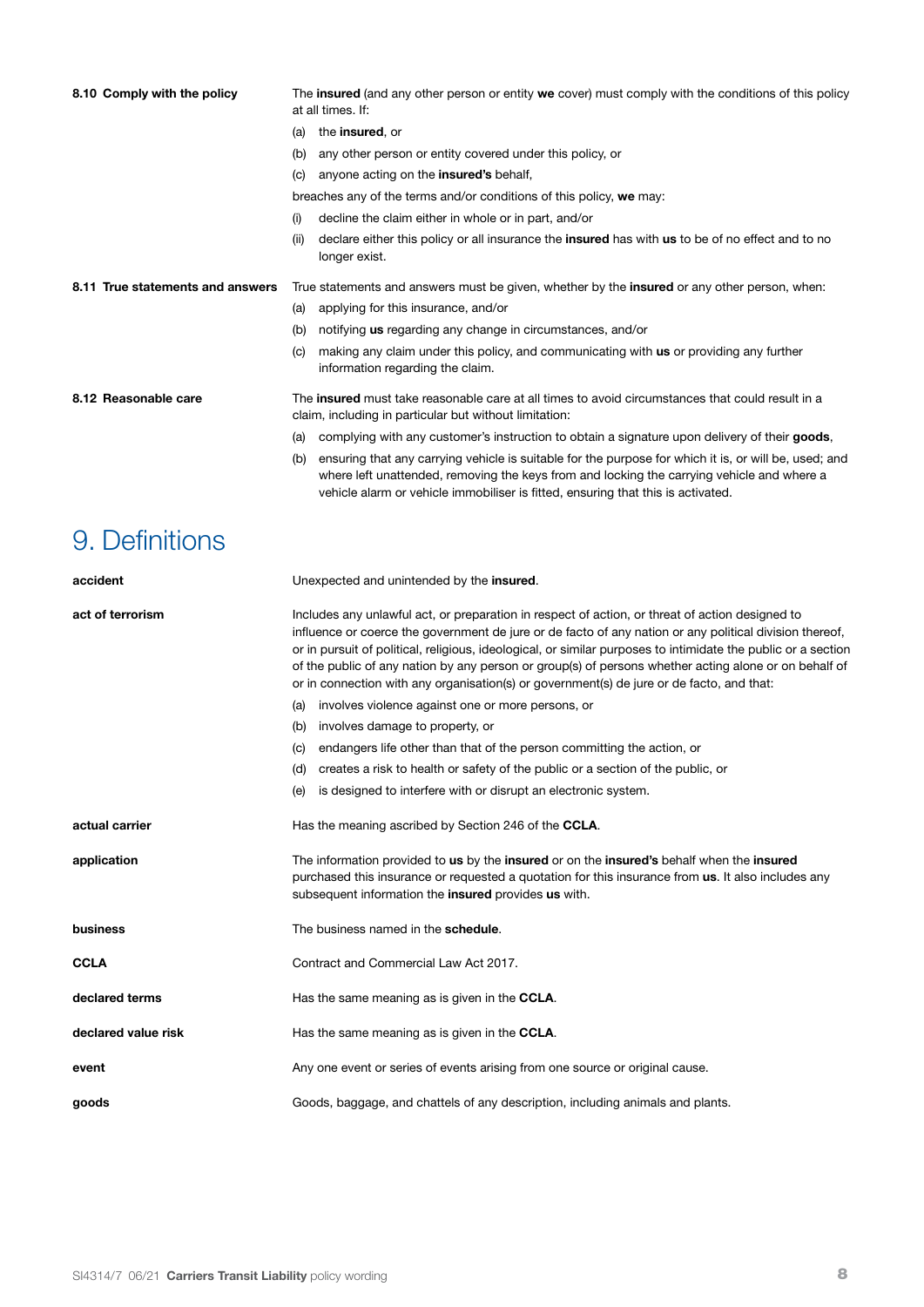| insured             | The person or entity shown as the Insured in the <b>schedule</b> . This includes any of the following:                                         |  |  |
|---------------------|------------------------------------------------------------------------------------------------------------------------------------------------|--|--|
|                     | any existing subsidiary company of that entity provided they are incorporated in New Zealand,<br>(a)                                           |  |  |
|                     | any other organisation:<br>(b)                                                                                                                 |  |  |
|                     | (i) where the named Insured exercises more than 50% management control, and                                                                    |  |  |
|                     | (ii) over which the named Insured is exercising active management, and                                                                         |  |  |
|                     | (iii) that is incorporated or based in New Zealand,                                                                                            |  |  |
|                     | any director, executive officer, employee or partner of:<br>(C)                                                                                |  |  |
|                     | (i) that person or entity, or                                                                                                                  |  |  |
|                     | (ii) any entity referred to in (a) and (b) above, but only while acting in that capacity.                                                      |  |  |
| liability           | Legally liable pursuant to the <b>CCLA</b> , Part 5, Subpart 1 – Carriage of goods but only by virtue of a<br>limited carrier's risk contract. |  |  |
| loss                | Physical loss or physical damage.                                                                                                              |  |  |
| period of insurance | The 'Period of Insurance' shown in the <b>schedule</b> , that specifies the start and end dates of this<br>insurance policy.                   |  |  |
| schedule            | The latest version of the 'Schedule' we have issued to the insured for this policy.                                                            |  |  |
| sum insured         | The amount shown in the schedule.                                                                                                              |  |  |
| we                  | State, a business division of IAG New Zealand Limited.                                                                                         |  |  |
|                     | We may also use the words 'us', 'our', to describe State.                                                                                      |  |  |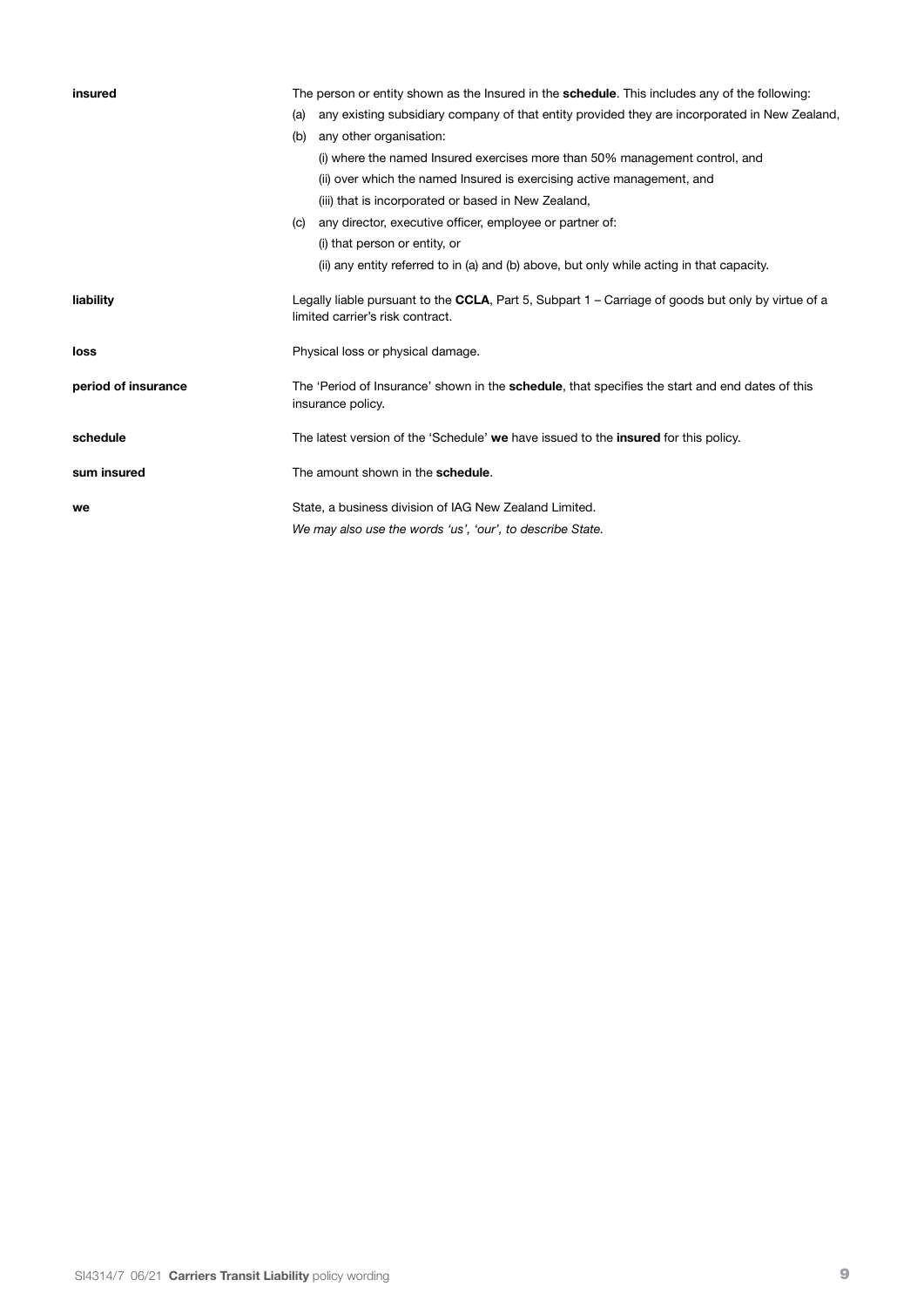## <span id="page-11-0"></span>Pro Forma claim/initial notice of loss

A copy of this form should be emailed to any actual carrier who may be responsible under the Contracts and Commercial Law Act 2017 for loss or damage to the items detailed below, or may have been in possession of the goods at that time. As per the Act, this Pro Forma / initial notice of loss needs be lodged with the actual carrier within 10 days of notification of loss or damage.

|                                                                                                                                                                                                                                                                    | From Company: <u>Alexander Account Company:</u> Alexander Account Company of the Company of the Company:                                                                                                                             |
|--------------------------------------------------------------------------------------------------------------------------------------------------------------------------------------------------------------------------------------------------------------------|--------------------------------------------------------------------------------------------------------------------------------------------------------------------------------------------------------------------------------------|
|                                                                                                                                                                                                                                                                    |                                                                                                                                                                                                                                      |
|                                                                                                                                                                                                                                                                    |                                                                                                                                                                                                                                      |
|                                                                                                                                                                                                                                                                    |                                                                                                                                                                                                                                      |
| Location of Cargo:                                                                                                                                                                                                                                                 | (Cargo may be examined at this address. Please advise us prior to attending as we may wish to conduct a joint survey):                                                                                                               |
| Contact Person at Cargo Location:<br>the control of the control of the control of the control of the control of the control of the control of the control of the control of the control of the control of the control of the control of the control of the control |                                                                                                                                                                                                                                      |
|                                                                                                                                                                                                                                                                    |                                                                                                                                                                                                                                      |
| We hold you responsible for loss / damage to:                                                                                                                                                                                                                      |                                                                                                                                                                                                                                      |
|                                                                                                                                                                                                                                                                    |                                                                                                                                                                                                                                      |
|                                                                                                                                                                                                                                                                    |                                                                                                                                                                                                                                      |
|                                                                                                                                                                                                                                                                    |                                                                                                                                                                                                                                      |
|                                                                                                                                                                                                                                                                    |                                                                                                                                                                                                                                      |
|                                                                                                                                                                                                                                                                    | Date of Loss: <u>example and contract and contract and contract and contract and contract and contract and contract of the set of the set of the set of the set of the set of the set of the set of the set of the set of the se</u> |
| Yours faithfully,                                                                                                                                                                                                                                                  |                                                                                                                                                                                                                                      |
| Name:                                                                                                                                                                                                                                                              | Title:                                                                                                                                                                                                                               |